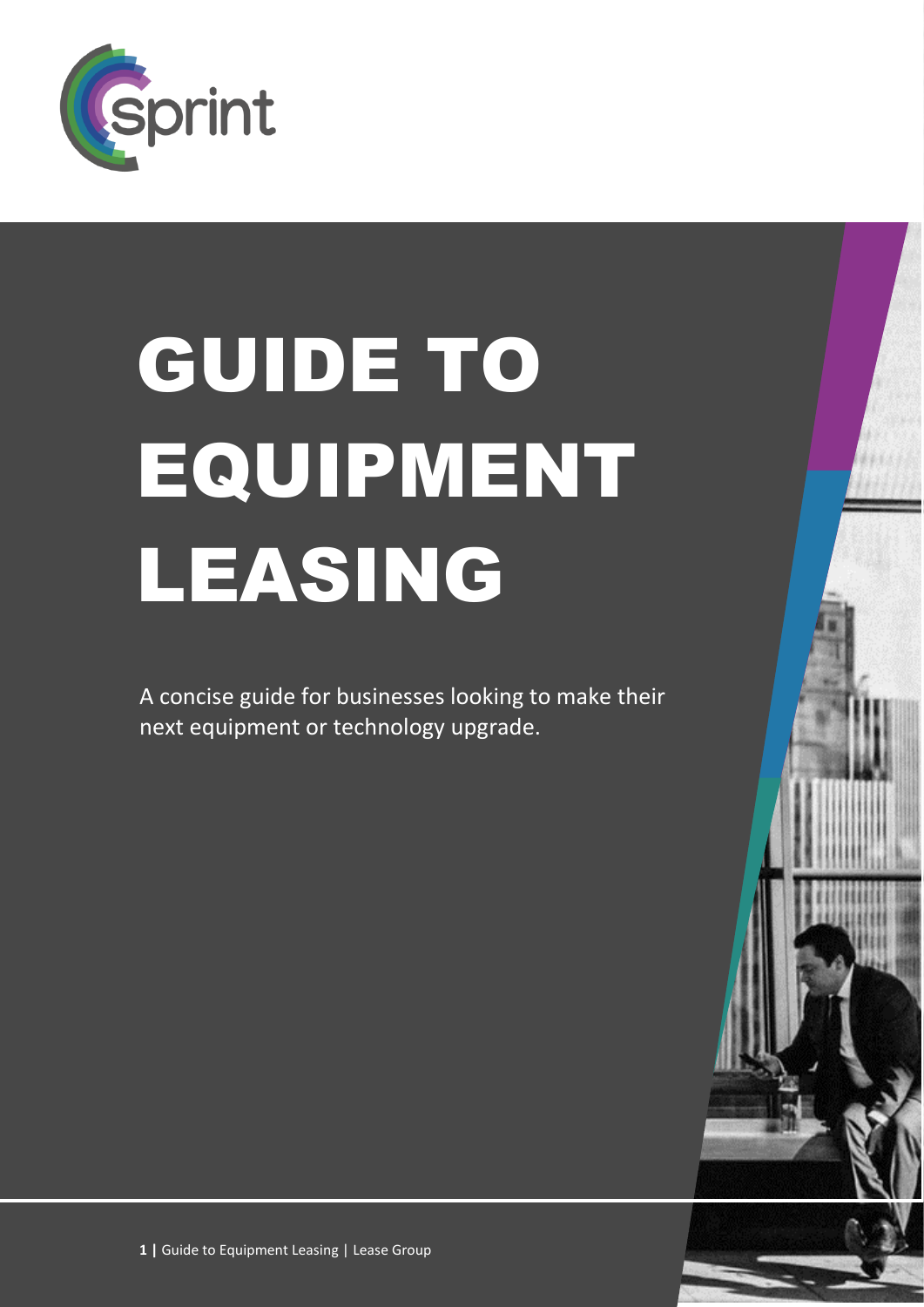

### WHAT'S INSIDE?

Over the coming pages we will explain why leasing is the best option for upgrading your company's equipment and technologies.

We will walk you through the benefits, the process and answer a number of frequently asked questions to help you make a more informed decision about your next upgrade.

There is a lot of information on the internet about leasing, so we hope this concise guide helps you to properly weigh up the options and dispel any myths that may have popped up during your research.

Of course, we are on hand to address any additional questions you may have about leasing in general or the requirements.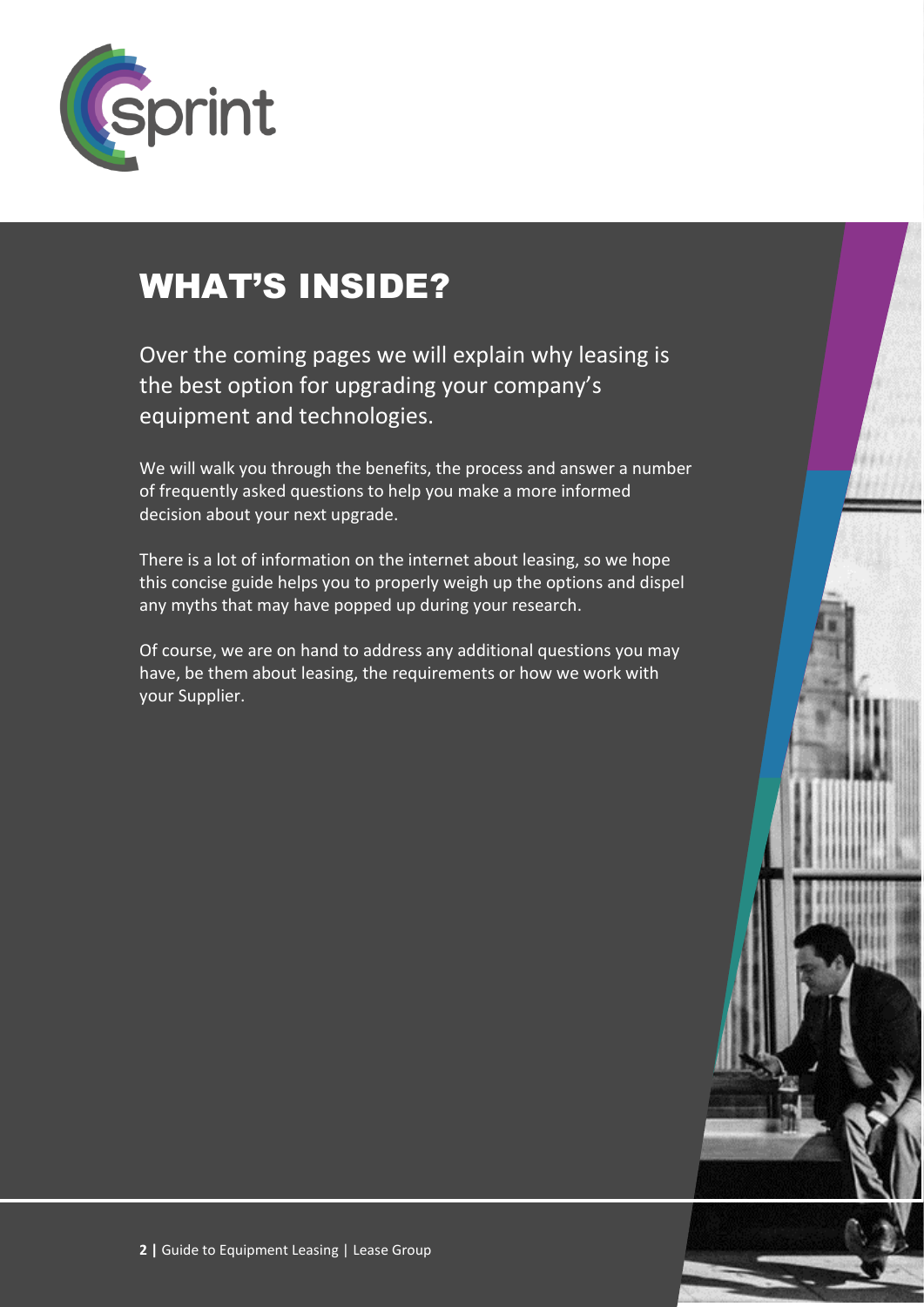

### SO, WHAT IS LEASING?

Leasing is quite simply the process of acquiring equipment via third-party finance and paying for it in manageable monthly amounts over a pre-agreed term.

It's like a loan, only the loan is secured by the assets you have acquired, which allows for a lower rate of interest.

We work with a number of Suppliers and third-party lenders, enabling you to get financing for the equipment you need *today*, without laying large sums of money upfront.

By paying for the equipment monthly you will be preserving your hardearned working capital and not tying money up in ever-depreciating assets.

Most importantly, Leasing allows you to invest your money in more profitable activities – which enable your business to grow.

80% of the FTSE 500 lease their IT and Telecoms equipment because of the benefits it brings to their business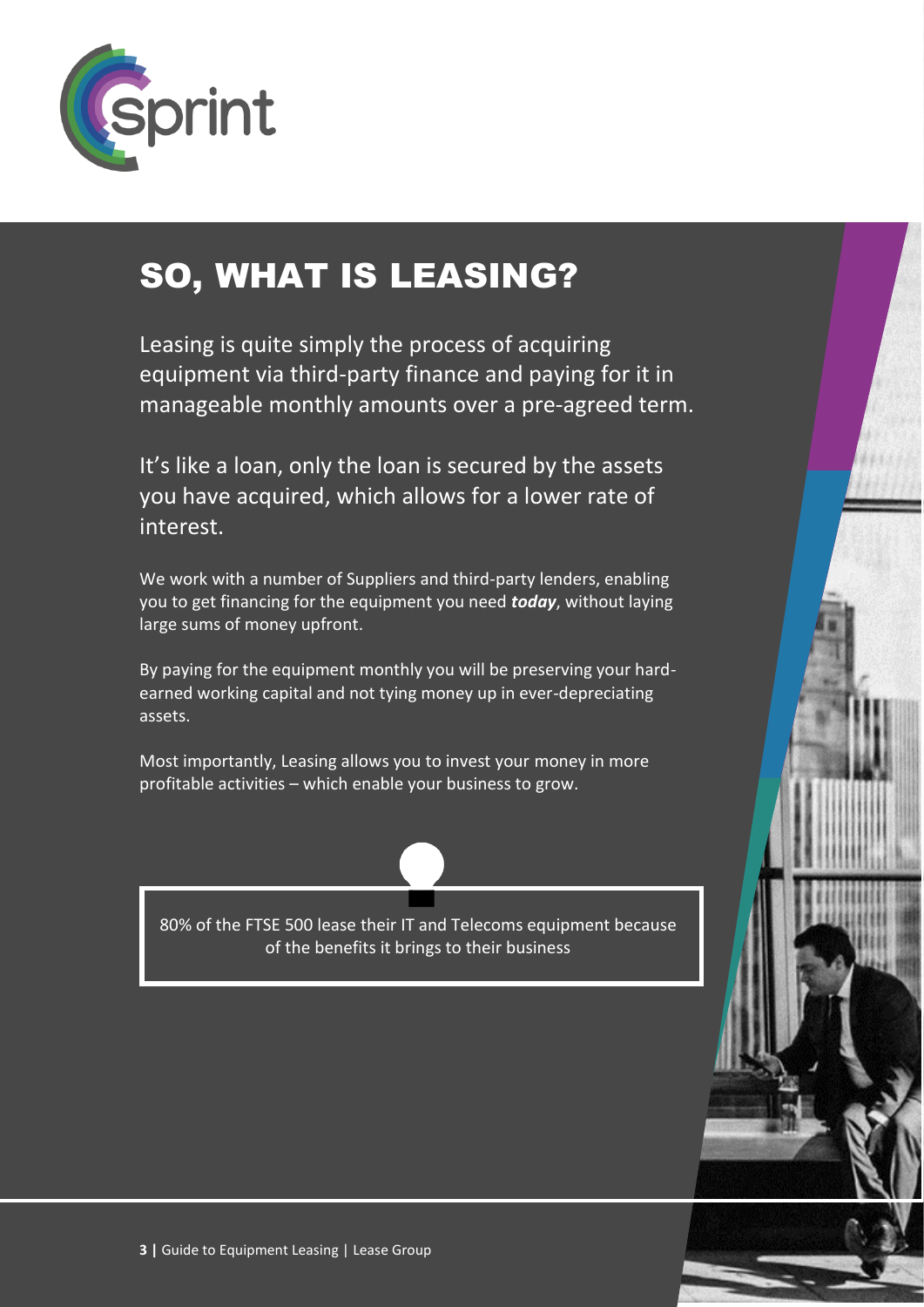

### WHAT ARE THE BENEFITS?

Putting your hard-earned money to better use is the #1 reason businesses lease office equipment.

### Here are some others:

- It is cheaper than buying outright (once tax relief is accounted for)
- Afford the best quality no compromises
- Flexible tenures from 12 84 Months
- VAT is charged on the smaller payments and not the large fee at the start
- Tax allowable rentals are an operating expense and so are 100% tax deductible
- Payments are fixed for the term
- One rental can include all equipment and ancillary costs i.e. consultancy, installation, training and maintenance
- Keep your credit lines intact Leasing does not affect any of your existing credit lines
- You are free to upgrade, make additions, or settle the finance agreement at any point
- Flexible options at the end of the Lease including indefinite ownership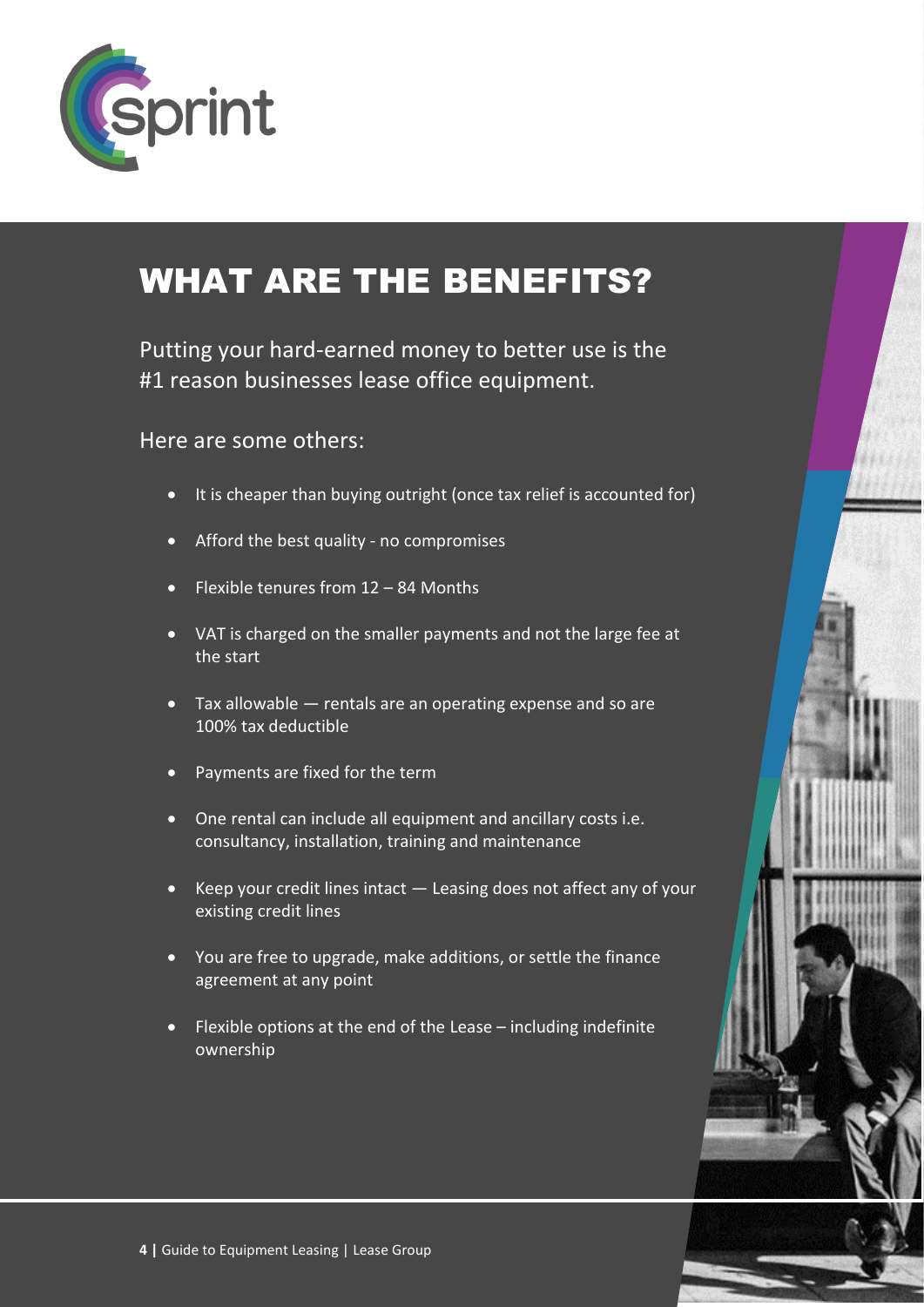

### WHAT'S THE PROCESS?

It's really quite simple.

First of all, tell your equipment Supplier what it is that you require and inform them that you wish to be quoted a lease option.

If your Supplier has a leasing Partner in place then they will be able to offer you a range of payment options, including monthly, quarterly, and tenures from  $1 - 7$  years.

Confirm the tenure that best suits your budget and soon after, your finance agreement will arrive via email.

Upon completion of the paperwork your Supplier will deliver the equipment and then your instalments will begin (paid by Direct Debit).

At the end of the lease you will be given the option to keep, upgrade or return the equipment, it's that simple!

Lease contracts are clear and concise. They can also be issued for digital signature, saving on printing and posting costs.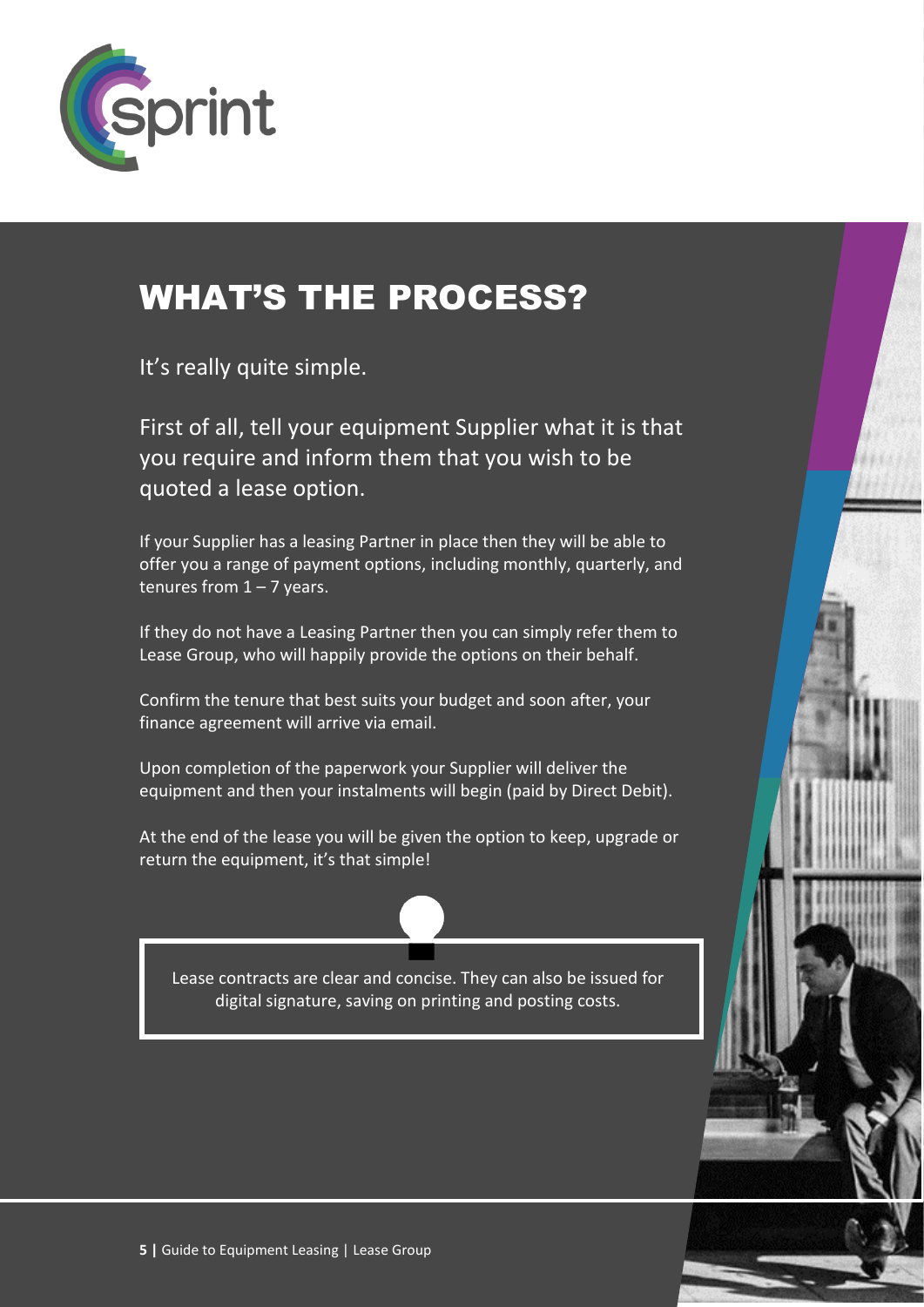

### WHAT CAN BE LEASED?

Leasing is applicable to a great number of equipment and technology types, including software.

Here's an example of the things that can be offered via Leasing:

- Desktop Phones
- Telephone Systems
- VOIP licenses
- Mobile Phones
- Tablet Computers
- Servers & Networking
- Laptops
- Desktop Computers
- Copiers & Printers
- Peripherals (headsets, keyboards etc.)
- Telecoms & IT Software

Many business customers are delighted to find that professional services can also be included in the Lease. So if your upgrade requires installation, setup, training or maintenance fees, these can be broken down into monthly payments too!

30 – 40% of a lease sale can be made up of professional service charges, further saving you on upfront costs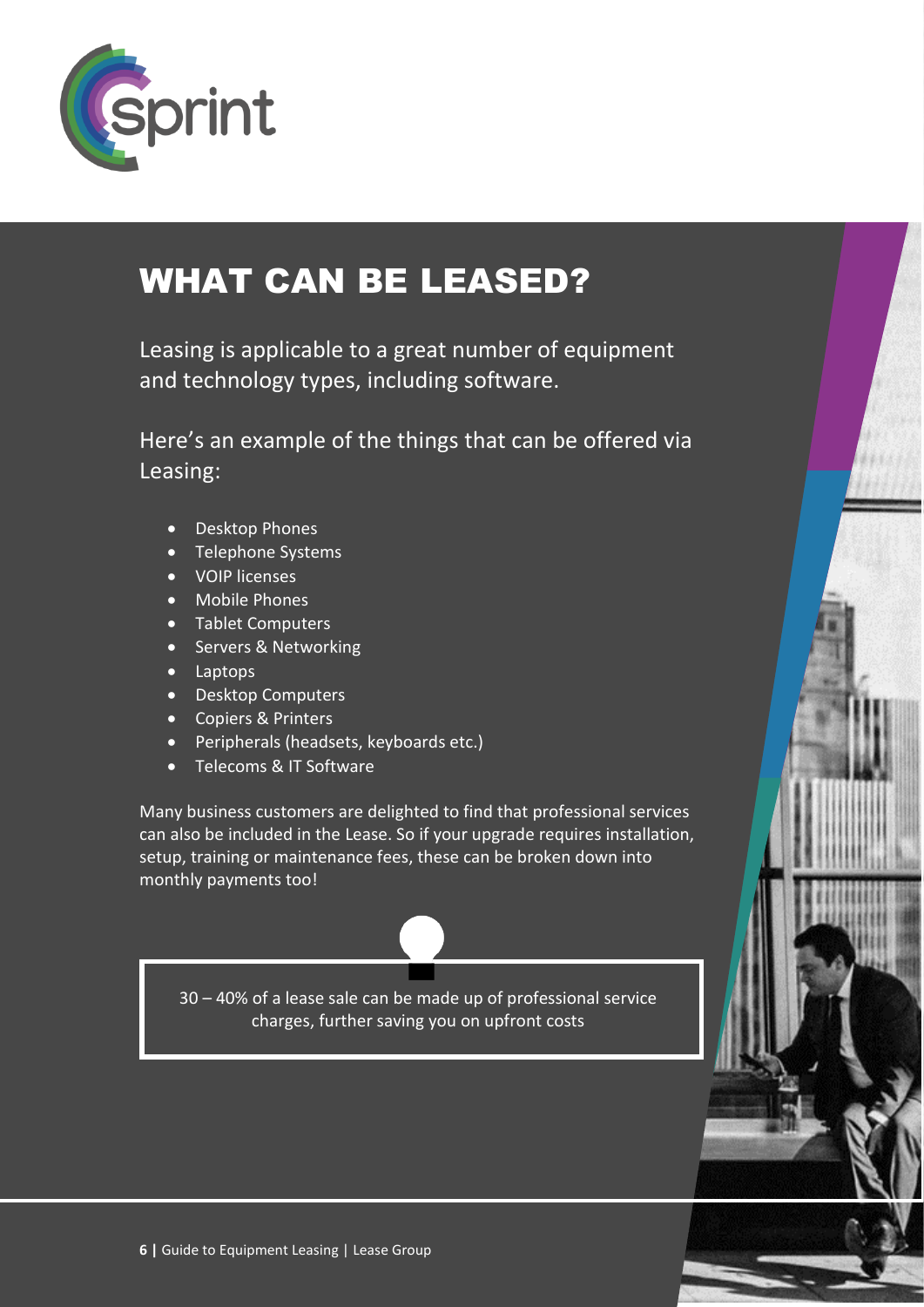

# WHAT ARE THE REQUIREMENTS?

As long as your equipment totals £1,000 (ex VAT) or more then you qualify for the lease option.

Prior to paperwork being sent we will perform a quick credit check on your business to ensure we can secure funding for the amount required.

As will be itemised in our Lender Ts & Cs, your equipment will need to be insured; otherwise the Lender will add insurance for you. This gives you and the Lender added security in case any of the equipment gets lost, damaged or stolen during the term.

Do not worry though, the equipment is usually already covered in your building and contents insurance, 97% of the time this is the case.

Due to the Consumer Credit Act, it can be easier and quicker to arrange finance if your company is registered as one of the following:

- Limited Company
- $\bullet$  LLP
- PLC
- LEA School
- Any organisation in the public sector
- Partnerships of 4 or more partners

Are you a Charity? We can finance the lease through your limited entity if so – check that you have one!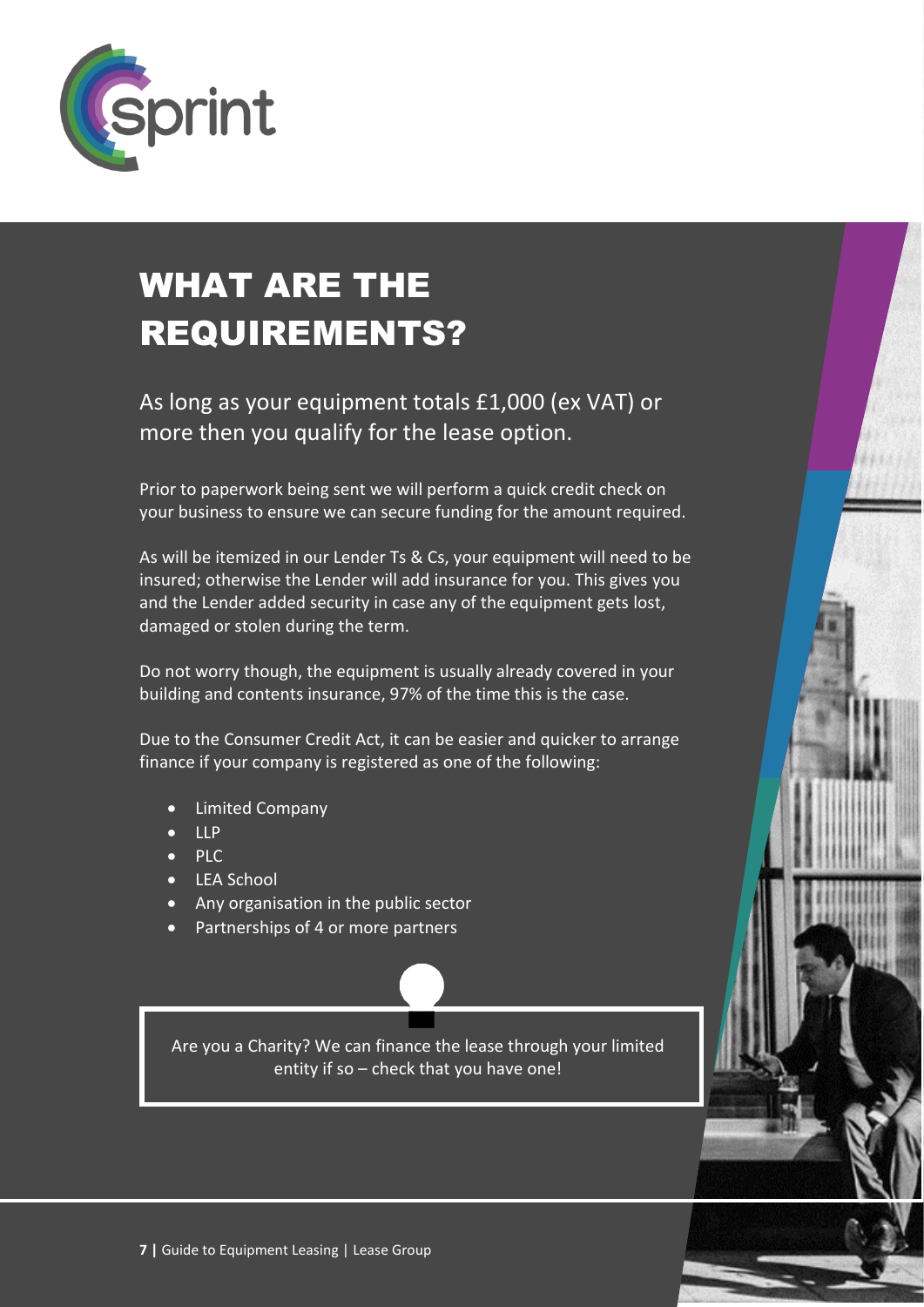

# HOW DOES TAX RELIEF WORK?

As highlighted on the benefits page, leasing qualifies as an operating expense to your business and so is 100% tax deductible.

This means, at the end of each financial year you can deduct Leased expenditure from your tax bill, giving you greater profits!

#### **Example**

Company A is looking to purchase new telecoms equipment for its Sales force. The supplier has offered them two options, either to buy the equipment outright or to utilise a lease option.

#### **Assumptions:**

- Equipment Price: £7,374
- Lease Period: 3 Years
- Frequency: Monthly
- Company's Tax Rate: 30%

#### **Cash Purchase**

Tax relief is only available on the capital allowances on the equipment.

Year 1 – 25% of £7,374 = £1,843 – Less 30% = £553.00 Year 2 – 25% of £5,531 = £1,383 – Less 30% = £415.00 Year 3 – 25% of £4,148 = £1,037 – Less 30% = £311.00 **Total tax relief: £1,279.00**

**Lease Rental** Tax relief is available on all rentals, in this case at a rate of 30%.

Year 1 – 12 rentals of £252.00 – Less 30% = £908.00 Year 2 – 12 rentals of £252.00 – Less 30% = £908.00 Year 3 – 12 rentals of £252.00 – Less 30% = £908.00